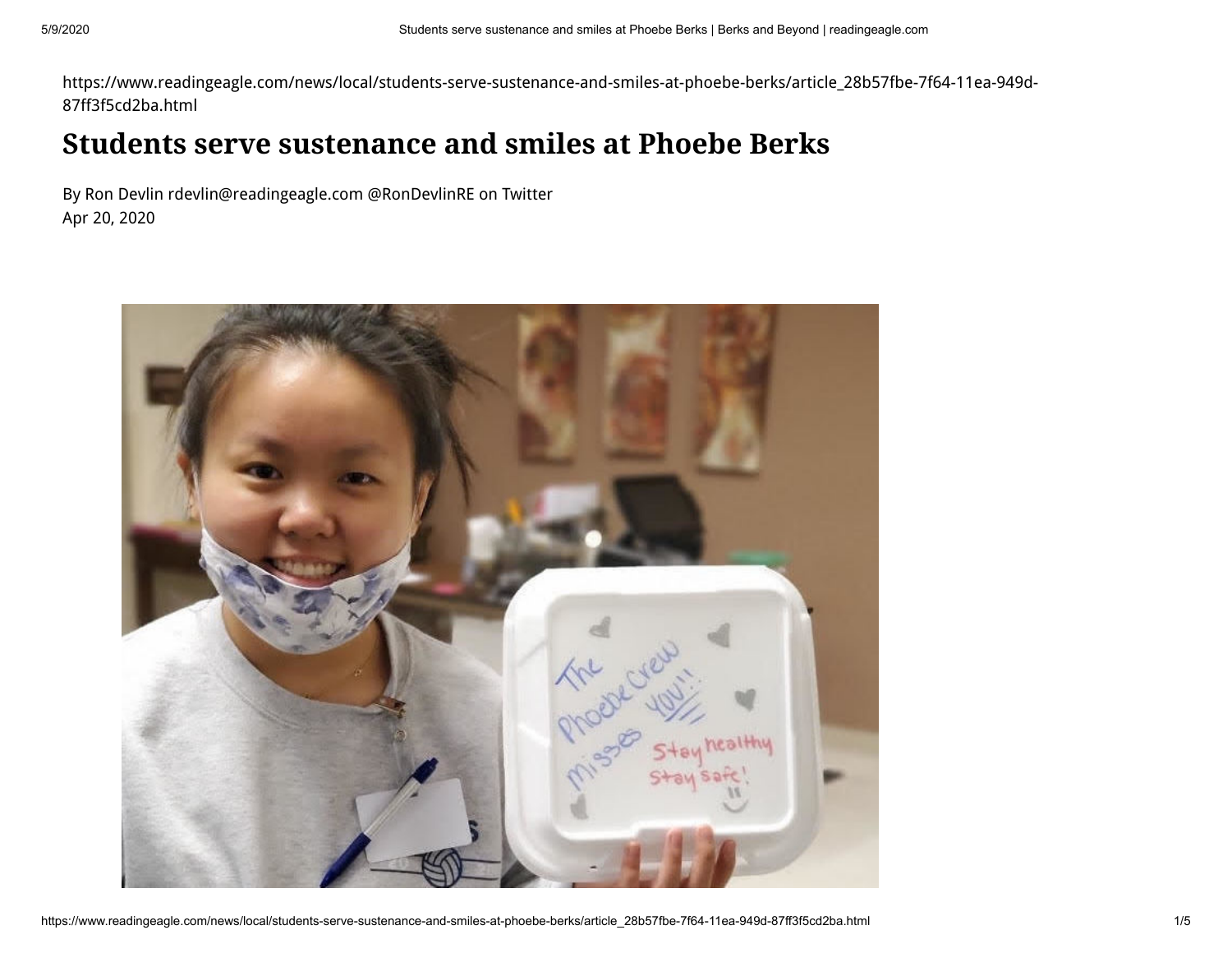Rachel Kesselring, 18, a senior at Conrad Weiser High School, brightens the day for shut-ins at Phoebe Berks in Wernersville with messages on meals she delivers.

COURTESY OF MARK OLSEWIND

Six days a week for the last month, 18-year-old Rachel Kesselring puts on gloves and a mask and delivers meals to residents sequestered in their rooms and apartments at Phoebe Berks retirement community in Wernersville.

A senior at Conrad Weiser High School who plans a career in medicine, Kesselring is keenly aware that nursing and retirement homes are COVID-19 hot spots.

While she understands there's a risk, Kesselring is dedicated to seeing that Phoebe residents get what they need amid an unprecedented crisis.

"It's a tough time for everybody," she said. "And knowing that I'm helping others makes me feel good."

Kesselring is among a small army of students from Conrad Weiser and Wilson high schools who deliver breakfast, lunch and dinner to Phoebe residents. Lifelines of a sort to elderly shut-ins, they distribute more than 900 meals a day.

Mark Olszewski of Cura Hospitality, a Washington County food service company, manages dining services at Phoebe.

"They're more than important, they're critical to our operation," he said. "Without them, we could not deliver the high quality service Phoebe residents are accustomed to."

## Eggs a la cellphone

Beginning around 6 a.m., executive chef Eric Shocket and sous chef Nate Phillips begin preparing for about 225 phone-in meal orders for breakfast.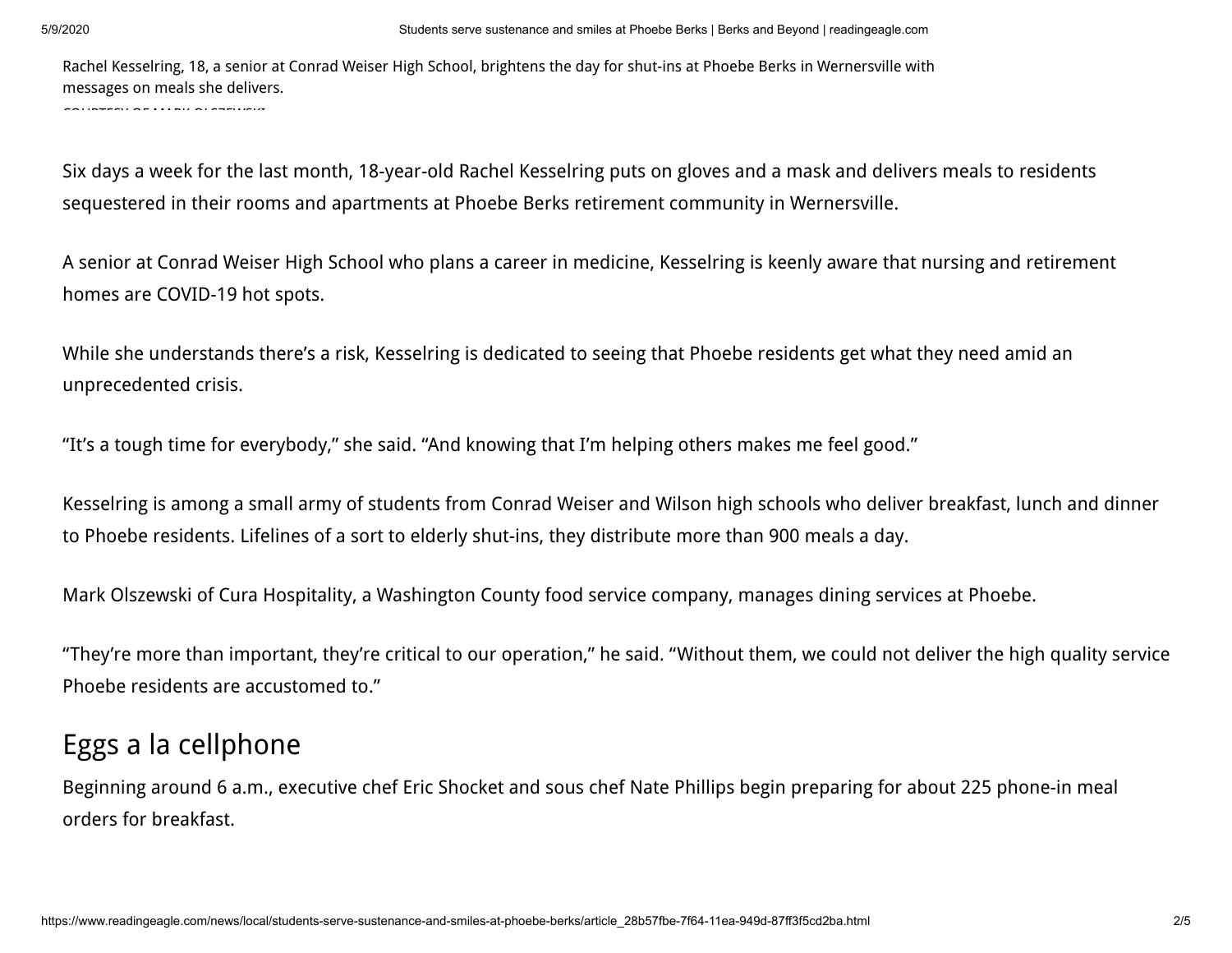Residents who used to dine in Phoebe's dining room or cafe now call in made-to-order selections from breakfast and lunch menus. Home-style dinner features a choice of two entrees, including lemon pepper catfish and St. Louis barbecue ribs.

Such is the demand; some of the adult members of Cura's team of 75 dining workers are putting in 12- to 13-hour days since the COVID-19 crisis began.

## Serving sustenance and smiles

Some 19 students from Conrad Weiser and Wilson, working as servers and dietary aides, comprise the conduit between the kitchen and the residents.

Wearing gloves and masks, students like 18-year-old Alyssa Dzurkovich of Wernersville drop off meals at each room or apartment. A gentle knock or ring of a doorbell alerts residents that the meal has arrived.

A senior, Dzurkovich had worked after school at Phoebe for more than two years before the coronavirus pandemic struck.

Now, with school closed and Phoebe's residents quarantined, she puts in 6- to 9-hour shifts five days a week.

Dzurkovich, who was 1 month old when terrorists attacked America on Sept. 11, 2001, approaches the biggest national crisis of her young life with a sense of optimism.

It's a little difficult, she confided, to wrap her head around the enormity of it all.

Whatever happens nationally lies pretty much out of her control, but Dzurkovich takes solace in beaming a little sunshine into the lives of the Phoebe residents she serves.

On Thursdays, she and other student aides do grocery shopping for residents at a nearby Redner's supermarket.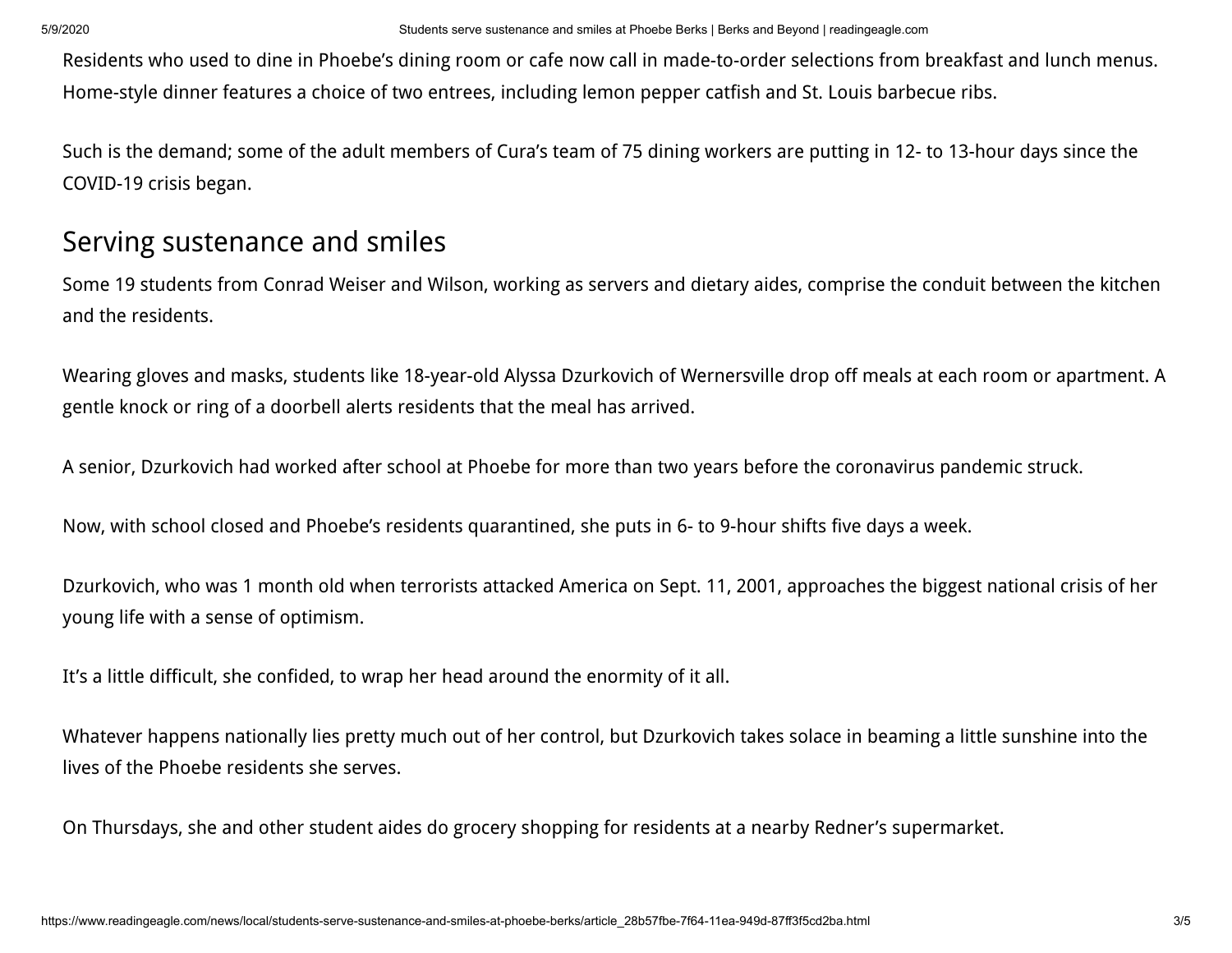Spanning a gap of two or more generations, Dzurkovich jots little messages of hope on the meal containers. And residents write thank you notes in return.

"They're really appreciative of what we're doing," Dzurkovich said. "Seeing their positive faces makes me feel good."

Dzurkovich insists she's college-bound come fall. She's not sure of her field of study.

But having touched the lives of so many who need so much help during a crisis of unprecedented proportions, she confided, "I'm leaning toward some type of social work."

## We'll get through it

Susanne Naylor's on the phone when her doorbell rings on a recent afternoon.

It's Rachel Kesselring delivering dinner. Soup, a baked potato, salad and carrots. Naylor often eats light.

"Oh, Rachel, it's so nice to see you," said Naylor, 90, a retired West Lawn homemaker who's lived at Phoebe Berks for 10 years.

They exchange pleasantries and Rachel continues her deliveries.

Naylor, who lives alone, looks forward to the brief encounters with Rachel or other students who deliver meals to her apartment. Some days, they're among the few in-person conversations she'll have.

"They're so courteous, I think very highly of them," she said. "They're such fine young people."

Naylor, whose late husband, Robert, was an executive at Polymer Corp. in Reading, keeps active with phone calls to her sons in California and Connecticut.